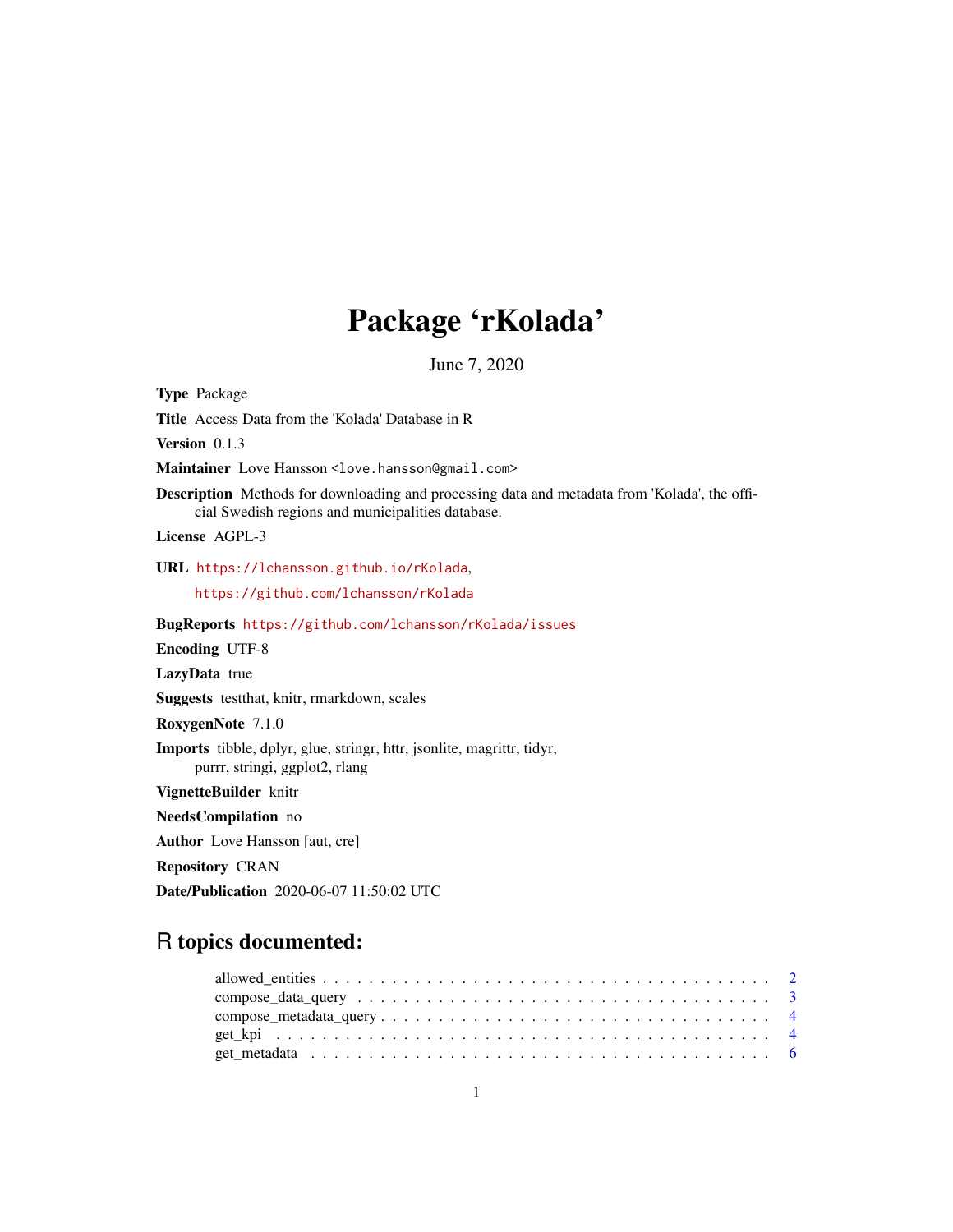<span id="page-1-0"></span>

| Index | 23 |
|-------|----|

## <span id="page-1-1"></span>allowed\_entities *Allowed entities: Kolada metadata classes*

## Description

Allowed entities: Kolada metadata classes

## Usage

allowed\_entities()

## Value

A vector of names of allowed metadata entities, i.e. the correct spelling of all allowed values of the entity parameter in [get\\_metadata](#page-5-1).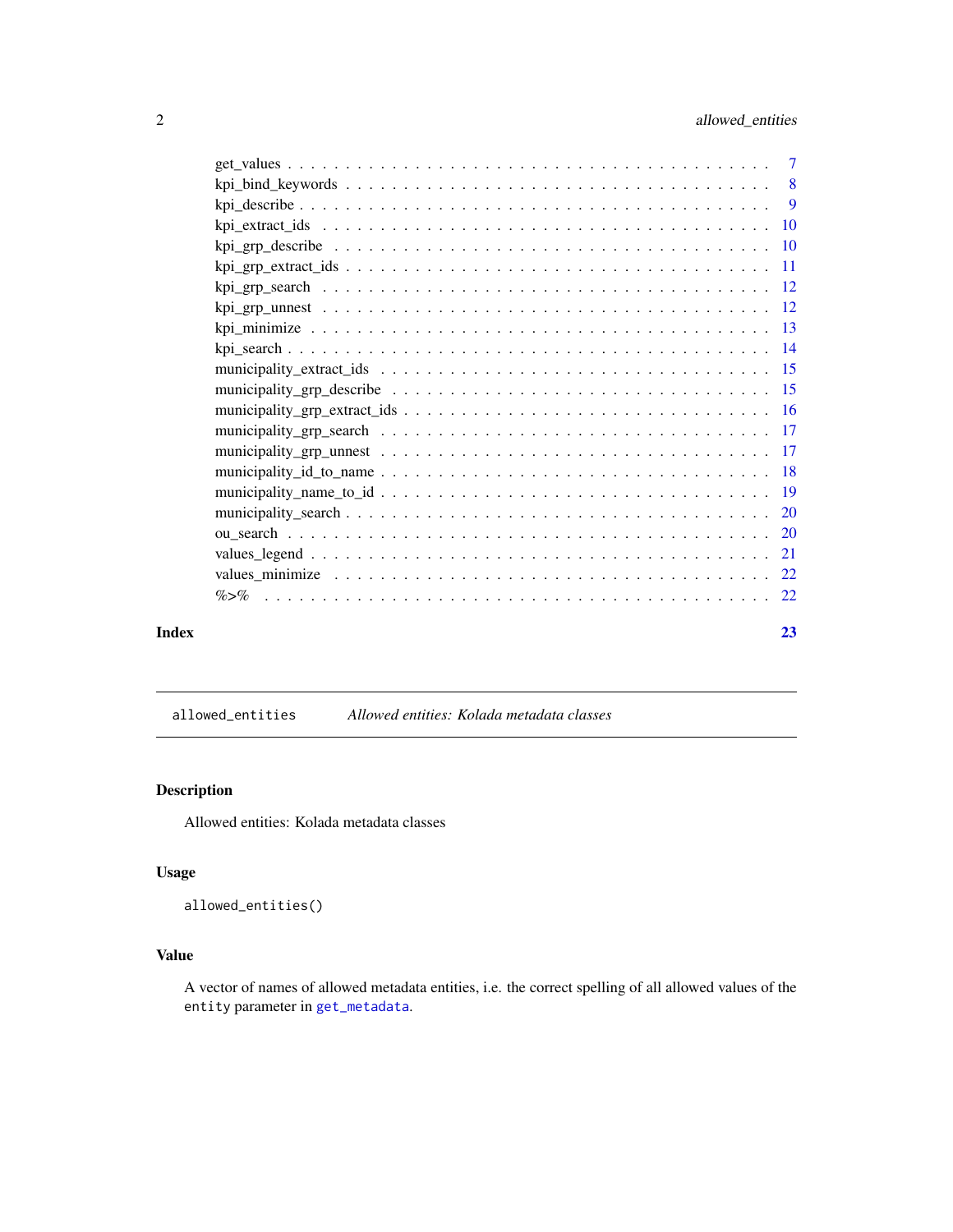<span id="page-2-0"></span>compose\_data\_query *Compose a query to fetch metadata from the Kolada API. Its use is mainly*

## Description

Mainly used as a supporting function for link{get\_values} but can also be used to create a working URL to paste in your web browser.

## Usage

```
compose_data_query(
 kpi = NULL,
 municipality = NULL,
 period = NULL,
 ou = NULL,unit_type = "municipality",
 version = "v2")
```
## Arguments

| kpi          | What kpis should be fetched? Can be a single name or a vector of names.                                                                |
|--------------|----------------------------------------------------------------------------------------------------------------------------------------|
| municipality | For which municipalities should data be fetched? Can be a single name or a<br>vector of names.                                         |
| period       | For what years should data be fetched? Can be one or more four-digit integers<br>or character strings.                                 |
| ou           | (Optional) for what Operating Units should data be fetched? Only available for<br>certain KPIs. Only used if unit_type is set to "ou". |
| unit_type    | One of "municipality" or "ou". Whether to fetch data for Municipalities or<br>Organizational Units. Units. Defaults to "municipality". |
| version      | Version of the API. Currently only " $v2$ " is supported.                                                                              |

## Value

A string containing a URL to the Kolada REST API.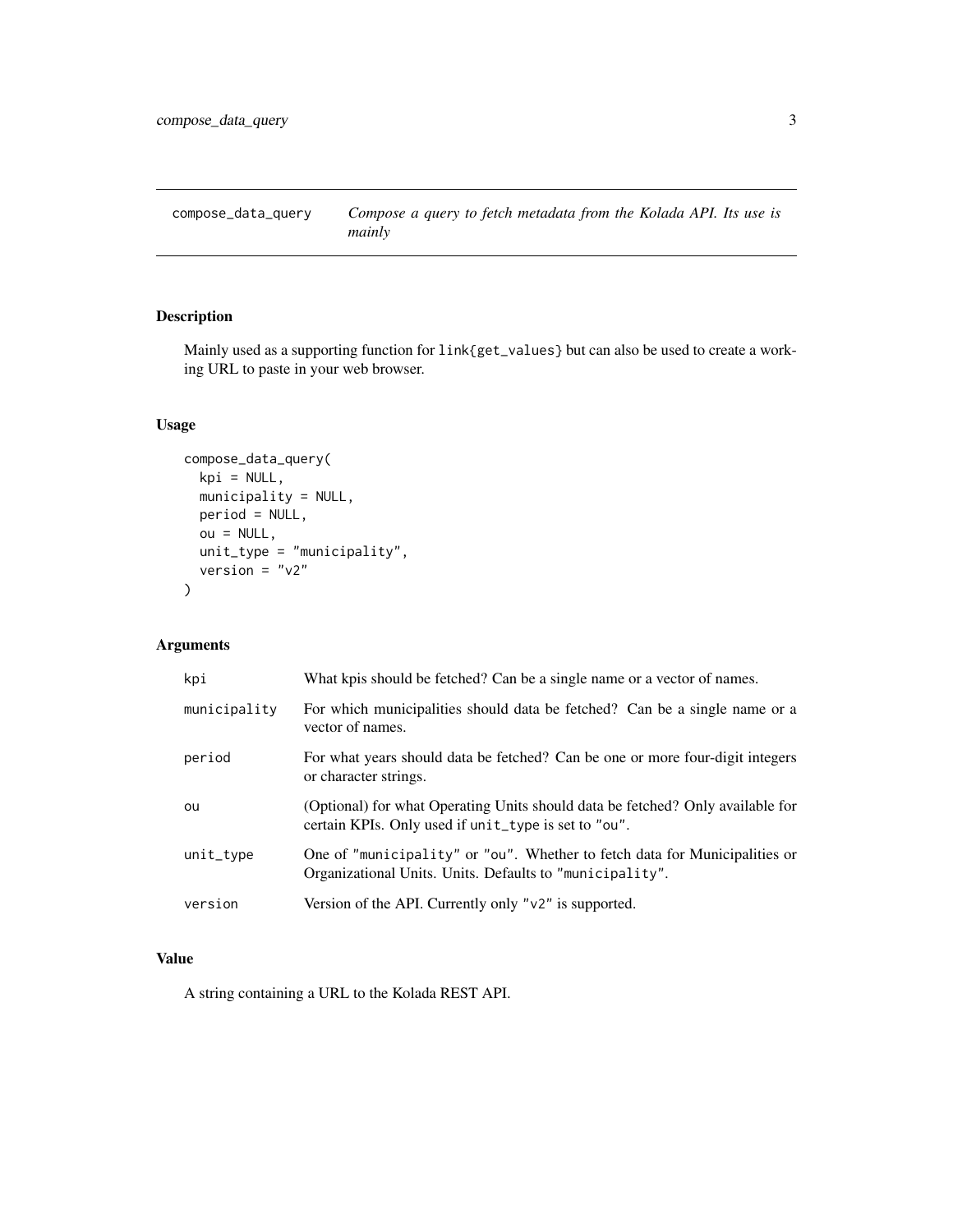```
compose_metadata_query
```
*Compose a query to fetch metadata from the Kolada API.*

#### Description

Mainly used as a supporting function for [get\\_metadata](#page-5-1) but can also be used to create a working URL to paste in your web browser.

#### Usage

```
compose_metadata_query(
 entity = "kpi",
  title = NULL,
 id = NULL,municipality = NULL,
  version = "v2")
```
## Arguments

| entity       | Any allowed metadata entity. Check allowed entities to see an updated list.                         |
|--------------|-----------------------------------------------------------------------------------------------------|
| title        | A free-form search term or the exact title of any entry in the current entity. Case<br>insensitive. |
| id           | The ID of any entry in the current entity.                                                          |
| municipality | If entity is "ou", the municipality parameter can be added to narrow the search.                    |
| version      | Version of the API. Currently only " $v2$ " is supported.                                           |

## Value

A string containing a URL to the Kolada REST API.

<span id="page-3-1"></span>get\_kpi *Download metadata for a specific entity from the Kolada API*

## <span id="page-3-2"></span>Description

There are five different types of metadata entities in the Kolada database: "kpi", "kpi\_groups", "municipality", "municipality\_groups", and "ou". For every entity there is a corresponding function get\_ENTITY which retrieves a table with the metadata for that entity. The get\_ENTITY functions are thin wrappers around [get\\_metadata](#page-5-1).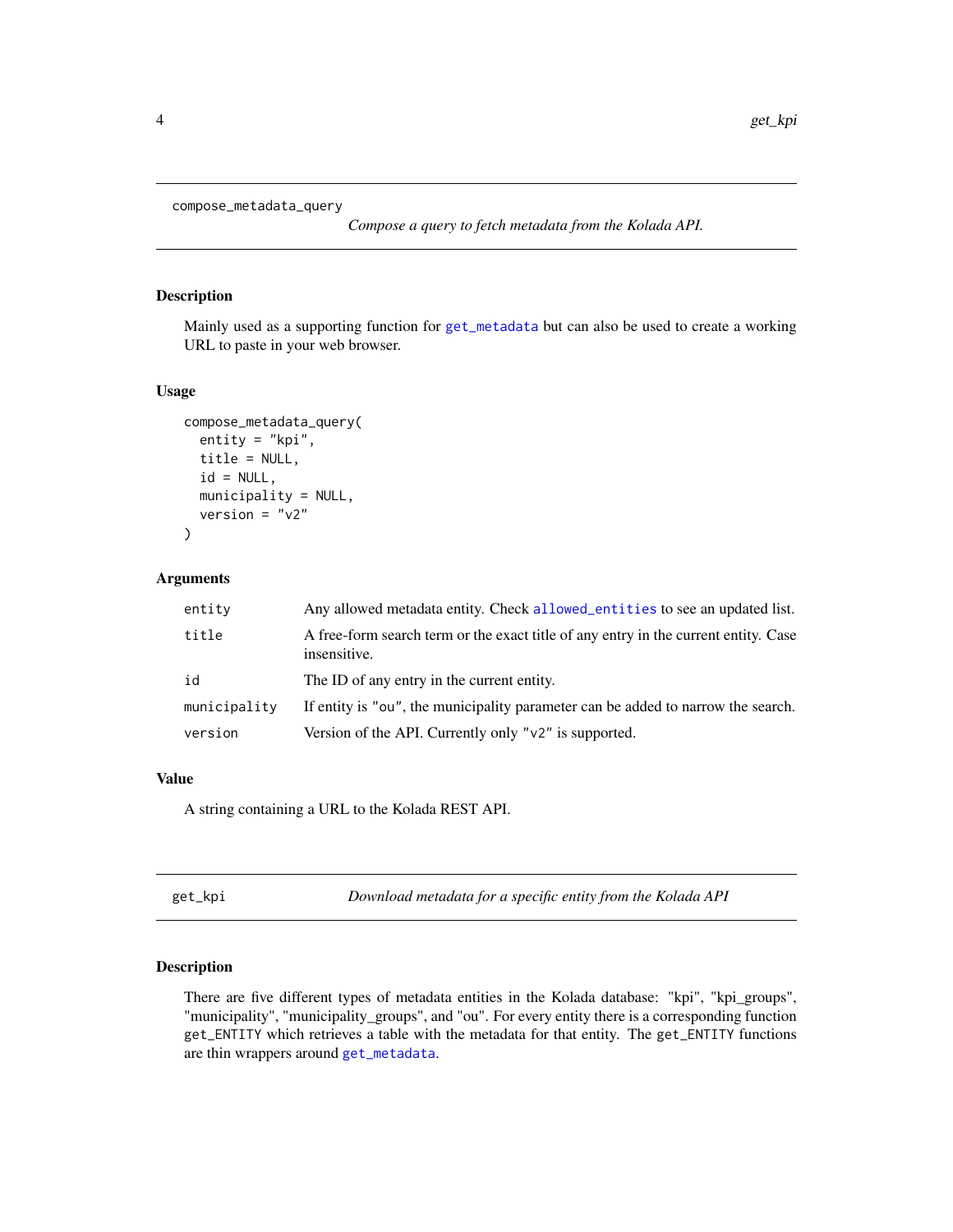#### <span id="page-4-0"></span>get\_kpi 5

## Usage

```
get_kpi(id = NULL, cache = FALSE, cache_location = tempdir, verbose = FALSE)
get_kpi_groups(
 id = NULL,cache = FALSE,
 cache_location = tempdir,
  verbose = FALSE
)
get_ou(
 id = NULL,municipality = NULL,
 cache = FALSE,cache_location = tempdir,
  verbose = FALSE
\mathcal{L}get_municipality(
 id = NULL,cache = FALSE,cache_location = tempdir,
  verbose = FALSE
)
get_municipality_groups(
 id = NULL,cache = FALSE,
 cache_location = tempdir,
 verbose = FALSE
)
```

| id           | (Optional) One or several KPI IDs                                                                                                                                                                                            |
|--------------|------------------------------------------------------------------------------------------------------------------------------------------------------------------------------------------------------------------------------|
| cache        | Logical. If TRUE, downloaded data are stored to the local disk in the place<br>specified by cache_location. If data is already present on the local disk, this<br>data is returned instead of downloading data from the API. |
|              | cache_location Where to store and search for cached data. Can be a path to a directory or<br>the name of any function that returns the path to a directory when called, like<br>link{getwd}. Defaults to tempdir.            |
| verbose      | Whether to print the call to the Kolada API as a message to the R console.                                                                                                                                                   |
| municipality | (Optional) A string or vector of strings containing municipality codes. If getting<br>OU data, you can use this parameter to narrow the search.                                                                              |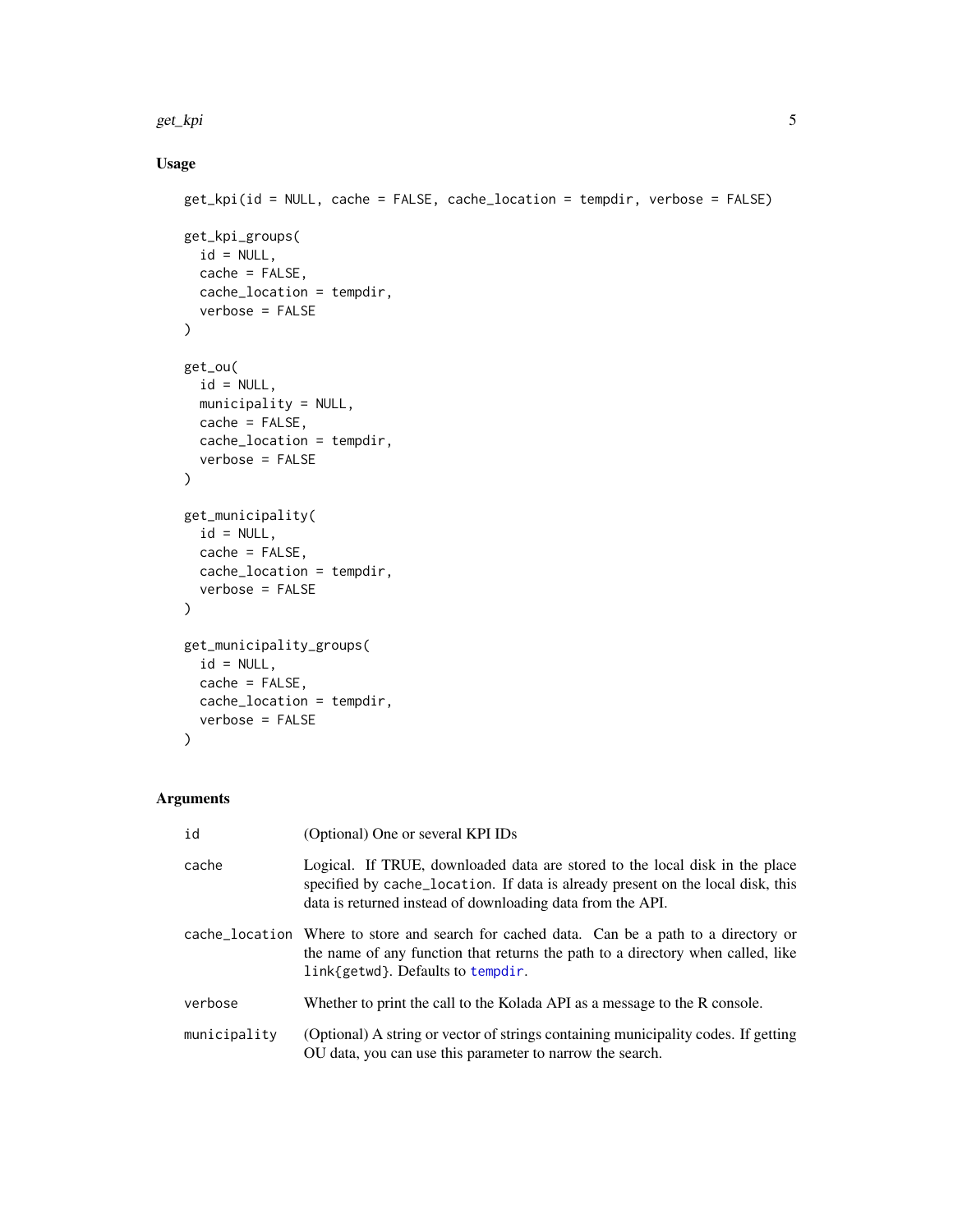<span id="page-5-0"></span>Returns a tibble with metadata for the specified entity. In rKolada terminology, a table returned by e.g. [get\\_kpi](#page-3-1) is referred to as a kpi\_df and can be passed to functions starting with "kpi" such as [kpi\\_bind\\_keywords](#page-7-1).

#### Examples

```
# Download KPI table and store a cache copy of the results in
# your current working directory
kpi_df <- get_kpi(cache = TRUE)
```
<span id="page-5-1"></span>get\_metadata *Download metadata from the Kolada API*

## Description

This is a generalized function for downloading metadata from the Kolada API. The function parameters closely mask the names specified in the original API. For further information about the Kolada API specification, please see the <https://github.com/Hypergene/kolada>official documentation on GitHub.

#### Usage

```
get_metadata(
 entity = "kpi",
  title = NULL,
  id = NULL,municipality = NULL,
 cache = FALSE,
  cache_location = tempdir,
  verbose = FALSE
\mathcal{L}
```

| entity       | Any allowed metadata entity. Check allowed_entities() to see an updated<br>list.                                                                                                                                             |
|--------------|------------------------------------------------------------------------------------------------------------------------------------------------------------------------------------------------------------------------------|
| title        | A free-form search term or the exact title of any entry in the current entity. Case<br>insensitive.                                                                                                                          |
| id           | The ID of any entry in the current entity.                                                                                                                                                                                   |
| municipality | If entity is "ou", the municipality parameter can be added to narrow the search.                                                                                                                                             |
| cache        | Logical. If TRUE, downloaded data are stored to the local disk in the place<br>specified by cache_location. If data is already present on the local disk, this<br>data is returned instead of downloading data from the API. |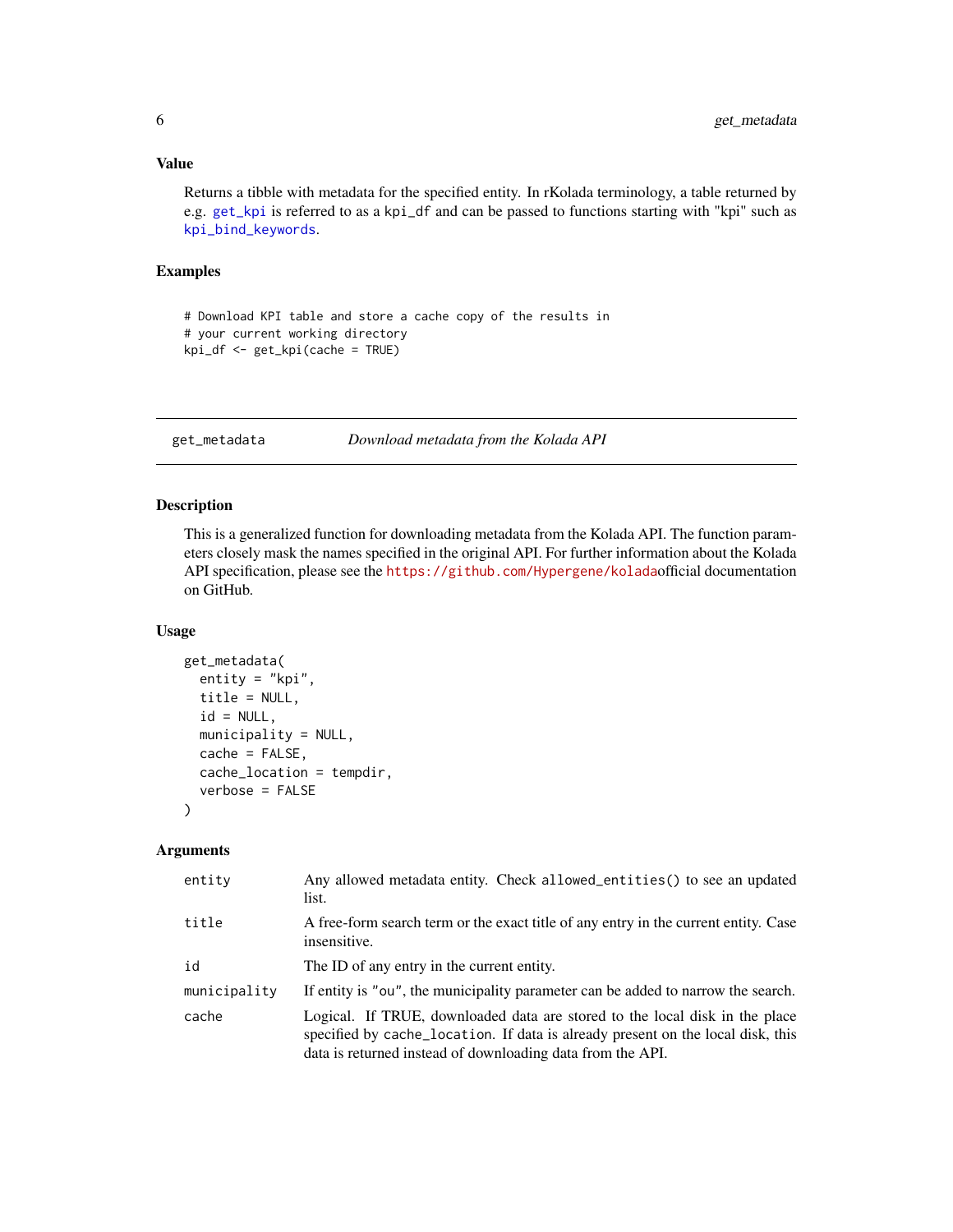## <span id="page-6-0"></span>get\_values 7

|         | cache_location Where to store and search for cached data. Can be a path to a directory or |
|---------|-------------------------------------------------------------------------------------------|
|         | the name of any function that returns the path to a directory when called, like           |
|         | link{getwd}. Defaults to tempdir.                                                         |
| verbose | Whether to print the call to the Kolada API as a message to the R console.                |

#### Value

Returns a tibble with metadata for the specified entity. In rKolada terminology, a table returned by e.g. entity = "kpi" is referred to as a kpi\_df and can be passed to functions starting with "kpi" such as [kpi\\_bind\\_keywords](#page-7-1). #'

## See Also

[get\\_kpi](#page-3-1), [get\\_kpi\\_groups](#page-3-2), [get\\_municipality](#page-3-2), [get\\_municipality\\_groups](#page-3-2), [get\\_ou](#page-3-2)

<span id="page-6-1"></span>get\_values *Get data from Kolada*

#### Description

Download a table of data from Kolada. Data is selected based on three metadata dimensions: KPI (ID), municipality (ID) and period (years). You must supply arguments for at least two of these three dimensions. If a dimension is omitted, all available data for that dimension will be downloaded.

#### Usage

```
get_values(
 kpi = NULL,municipality = NULL,
 period = NULL,
 ou = NULL,unit_type = "municipality",
  simplify = TRUE,
  verbose = FALSE
)
```

| kpi          | What kpis should be fetched? Can be a single name or a vector of names.                                |
|--------------|--------------------------------------------------------------------------------------------------------|
| municipality | For which municipalities should data be fetched? Can be a single name or a<br>vector of names.         |
| period       | For what years should data be fetched? Can be one or more four-digit integers<br>or character strings. |
| ou           | (Optional) for what Operating Units should data be fetched? Only available for<br>certain KPIs.        |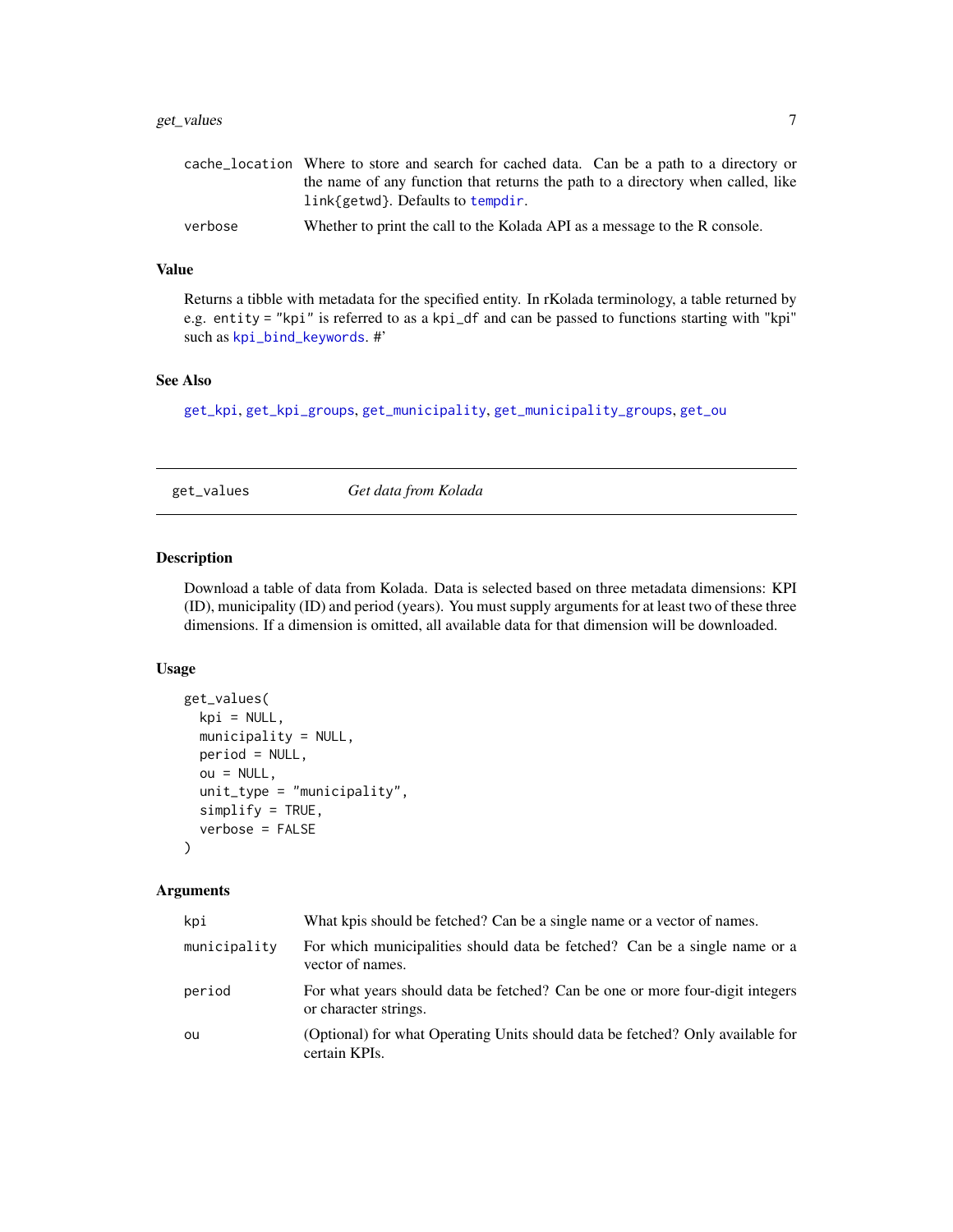<span id="page-7-0"></span>

| unit_type | One of "municipality" or "ou". Whether to fetch data for Municipalities or<br>Organizational Units. |
|-----------|-----------------------------------------------------------------------------------------------------|
| simplify  | Whether to make results more human readable.                                                        |
| verbose   | Whether to print the call to the Kolada API as a message to the R console.                          |

A tibble containing Kolada values and metadata.

#### Examples

```
# Download data for KPIs for Gross Regional Product ("BRP" in Swedish)
# for three municipalities
grp_kpi <- get_kpi(
 id = c("N03068", "N03069", "N03070", "N03700", "N03701")
) %>%
kpi_search("BRP") %>%
kpi_extract_ids()
munic_sample <- get_municipality() %>%
 municipality_name_to_id(c("Stockholm", "Arboga", "Lund"))
grp_data <- get_values(
 kpi = grp_kpi,
 municipality = munic_sample
)
# If you already know the ID numbers you are looking for,
# you can use these directly as argments.
grp_data <- get_values(
 kpi = c("N03700", "N03701"),
 municipality = c("0180", "1480", "1280")
\mathcal{L}# To download OU data instead of Municipality data, set the parameter
# "unit_type" to "ou".
ou_data <- get_values(
kpi = "N15033",
ou = "V15E144001101",
unit\_type = "ou"\mathcal{L}
```
<span id="page-7-1"></span>kpi\_bind\_keywords *Add keyword columns to a Kolada KPI table*

#### Description

Identify n keywords describing the KPI and add them as new columns. Keywords are inferred from the title field of the table.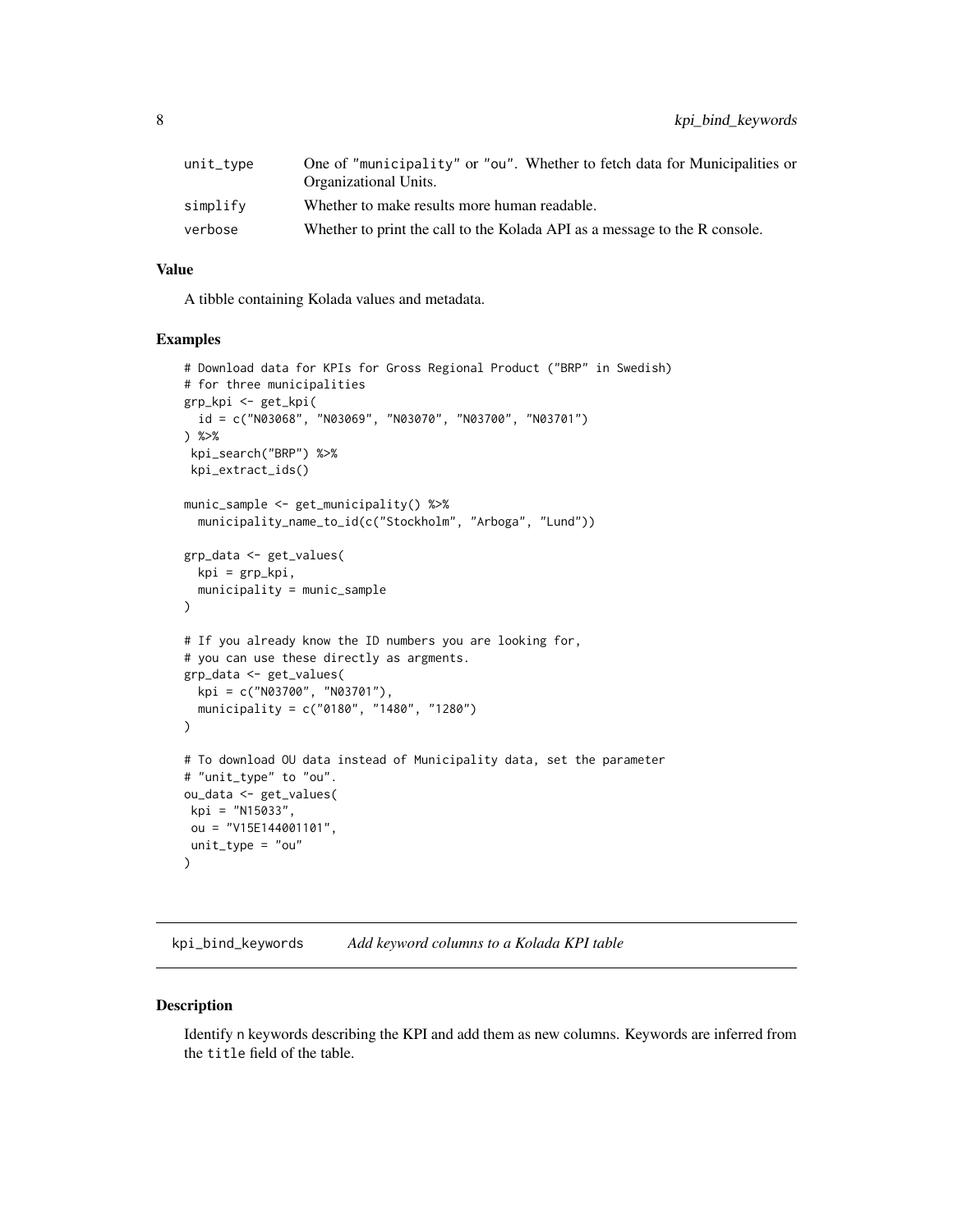## <span id="page-8-0"></span>kpi\_describe 9

## Usage

kpi\_bind\_keywords(kpi\_df, n = 2, form = c("wide", "long"))

#### Arguments

| kpi_df | A Kolada KPI metadata table, e.g. as created by get_kpi.                         |
|--------|----------------------------------------------------------------------------------|
| n      | How many keyword columns should be added?                                        |
| form   | Can be either "wide" (default) or "long". Whether to return keywords as separate |
|        | columns ("wide") or as separate rows, duplicating all other data ("long").       |

## Value

A Kolada KPI metadata table

#### Examples

```
kpi_df <- get_kpi(id = c("N00002", "N00003")) %>%
  kpi_bind_keywords(n = 3)
```
kpi\_describe *Describe the KPIs in a Kolada KPI metadata table*

## Description

Print a human-readable description of each entity of a KPI metadata table (up to a maximum number of rows). Can be printed either directly to the R console or used to populate a R markdown document, which can be useful for documentation purposes.

## Usage

```
kpi_describe(
  kpi_df,
  max_n = 5,
  format = "inline",
  heading_level = 2,
  sub_heading_level = heading_level + 1
)
```

| kpi_df            | A Kolada KPI metadata table                                             |
|-------------------|-------------------------------------------------------------------------|
| max_n             | The maximum number of KPIs to describe.                                 |
| format            | Output format. Can be one of "inline" (default) or "md", i.e. markdown. |
|                   | heading_level The top heading level output format is "md".              |
| sub_heading_level |                                                                         |
|                   | The sub heading level output format is "md".                            |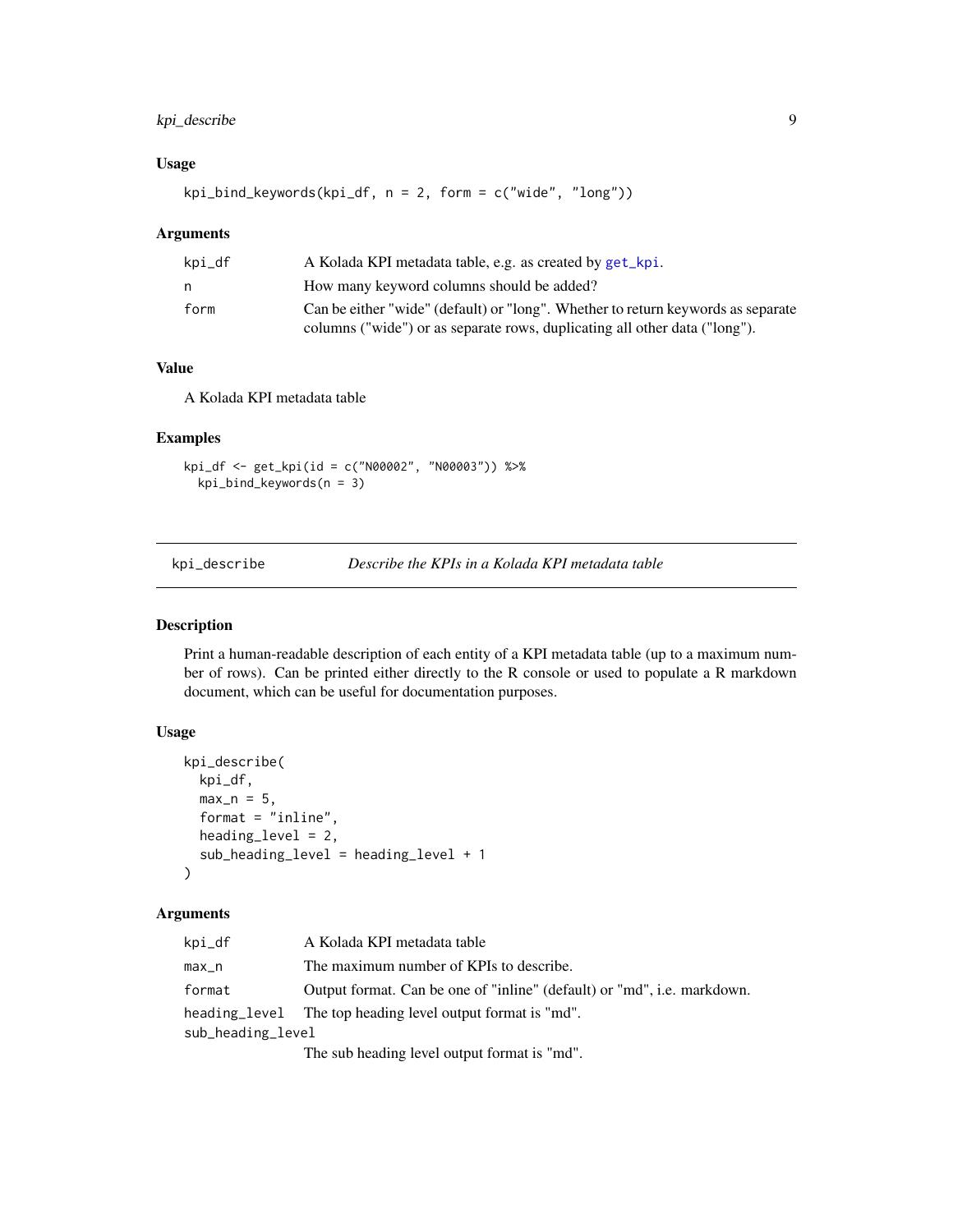<span id="page-9-0"></span>Returns the object passed to the function, invisibly, to be re-used in a pipe.

kpi\_extract\_ids *Extract a vector of KPI ID strings from a Kolada KPI metadata table*

## Description

This function is primarily intended as a convenient way to pass a (filtered) Kolada KPI metadata table to [get\\_values](#page-6-1).

#### Usage

```
kpi_extract_ids(kpi_df)
```
#### Arguments

kpi\_df A Kolada KPI metadata table, e.g. as created by [get\\_kpi](#page-3-1).

#### Value

A vector of KPI IDs.

#### Examples

```
# Download Kolada data for all KPIs matching the term "BRP" (gross regional
# product) for the years 2010-2019
kpi_filter <- get_kpi(id = c("N03068", "N03069", "N03070", "N03700", "N03701")) %>%
 kpi_search("BRP")
kld_data <- get_values(kpi = kpi_extract_ids(kpi_filter), period = 2010:2019)
```
<span id="page-9-1"></span>kpi\_grp\_describe *Describe the KPIs in a Kolada KPI Group metadata table*

#### Description

Print a human-readable description of each row of a KPI Group metadata table, including member KPIs (up to a maximum number of rows). Can be printed either directly to the R console or used to populate a R markdown document, which can be useful for documentation purposes.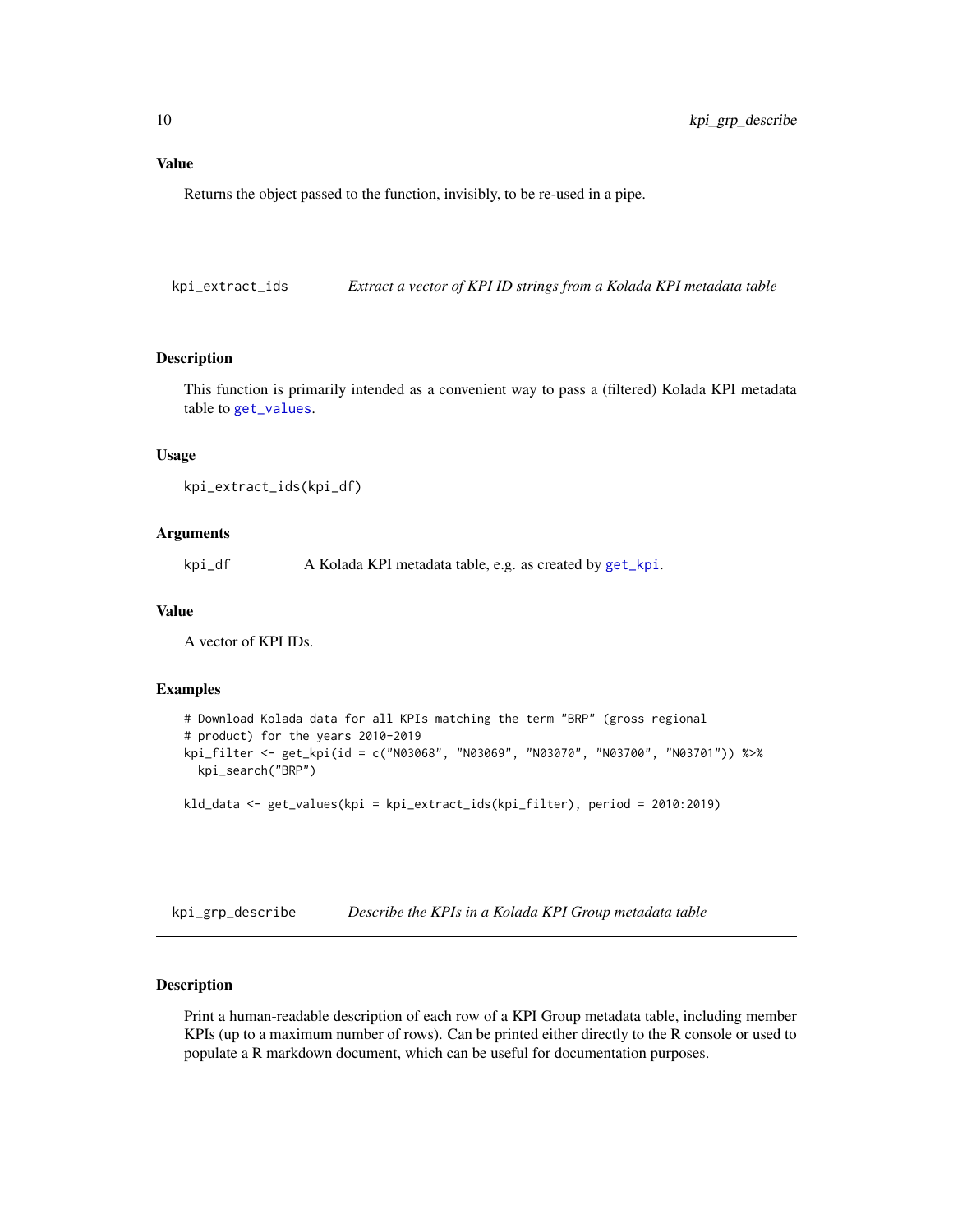<span id="page-10-0"></span>kpi\_grp\_extract\_ids 11

## Usage

```
kpi_grp_describe(
  kpi_grp_df,
  max_n = 5,
  format = "inline",
  heading_level = 2,
  sub_heading_level = heading_level + 1
)
```
## Arguments

| kpi_grp_df        | A Kolada KPI Group metadata table, as created by e.g. get_kpi_groups. |
|-------------------|-----------------------------------------------------------------------|
| max_n             | The maximum number of KPI groups to describe.                         |
| format            | Output format. Can be one of "inline" or "md" (markdown).             |
| heading_level     | The top heading level output format is "md".                          |
| sub_heading_level |                                                                       |
|                   | The sub heading level output format is "md".                          |

#### Value

Returns the object passed to the function, invisibly, to be re-used in a pipe.

kpi\_grp\_extract\_ids *Extract KPI ID strings from a Kolada KPI Group metadata table*

## Description

This function is primarily intended as a convenient way to pass a (filtered) Kolada KPI Group metadata table to [get\\_values](#page-6-1). All IDs of the KPIs contained in each group in the table are extracted.

#### Usage

```
kpi_grp_extract_ids(kpi_grp_df)
```
#### Arguments

kpi\_grp\_df A Kolada KPI Group metadata table, as created by e.g. get\_kpi\_groups.

#### Value

A vector of KPI IDs.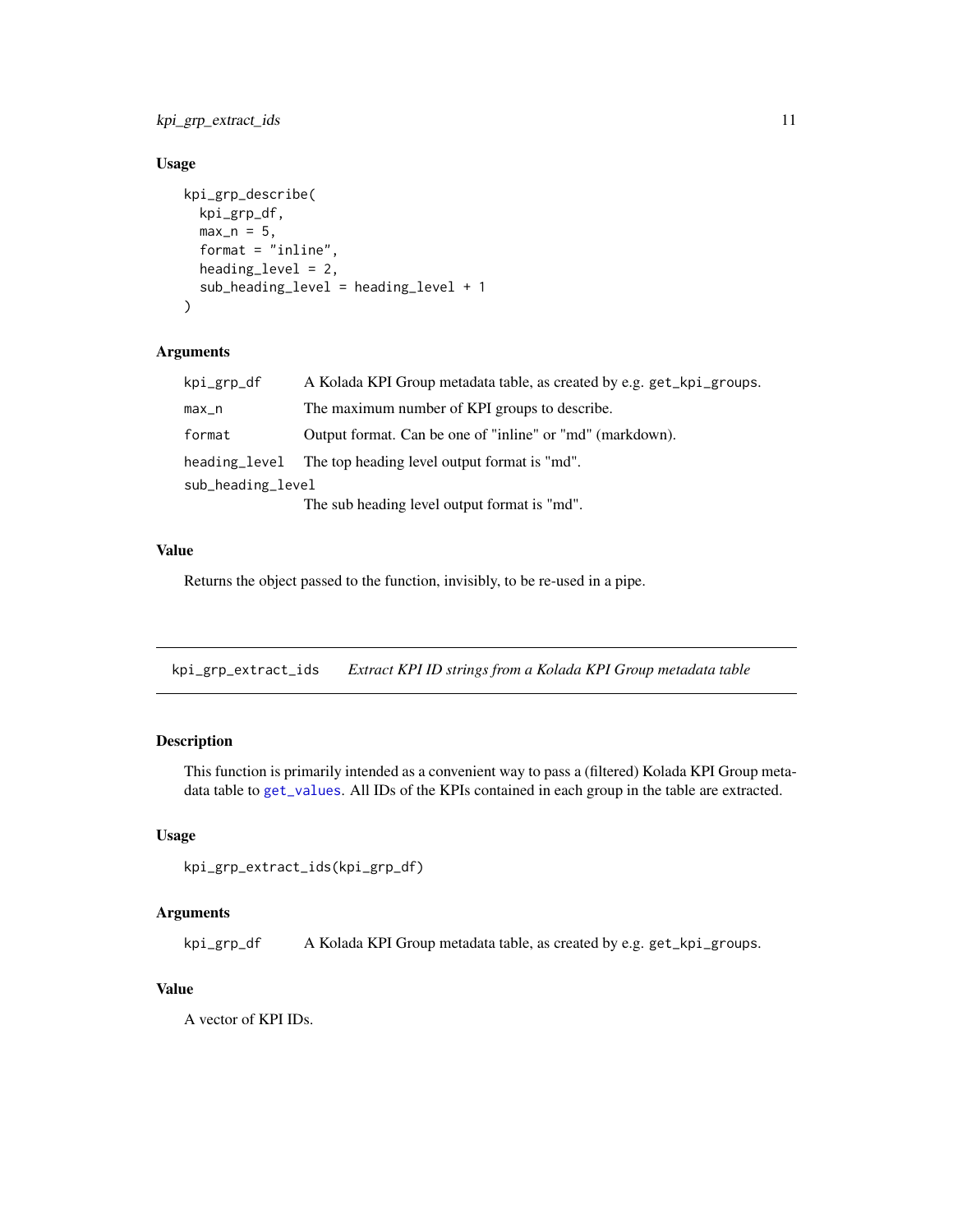<span id="page-11-1"></span><span id="page-11-0"></span>

#### Description

Search a Kolada KPI Group metadata table. Only keep rows that contain the search query. Searches group titles and group IDs. Note that this function does not search for individual KPIs contained within KPI groups! To search for KPIs within a KPI group, see examples below for an example using kpi\_grp\_unnest.

#### Usage

kpi\_grp\_search(kpi\_grp\_df, query)

## **Arguments**

| kpi_grp_df | A Kolada KPI Group metadata table, as created by e.g. get_kpi_groups.     |
|------------|---------------------------------------------------------------------------|
| query      | A search term or a vector of search terms to filter by. Case insensitive. |

#### Value

A Kolada KPI Group metadata table

#### Examples

kpi\_grp\_df <- get\_kpi\_groups()

```
# Which KPI groups match the keyword "ekonomi" (economy)?
kpi_grp_df %>% kpi_grp_search("ekonomi")
# Which KPI groups contain KPIs matching the keyword "arbete" (work/labour)?
kpi_grp_df %>%
 kpi_grp_unnest() %>%
 kpi_search("arbete") %>%
 dplyr::count(group_title, sort = TRUE)
```
<span id="page-11-2"></span>kpi\_grp\_unnest *Create a KPI table from a Kolada KPI Group metadata table*

#### Description

KPI groups are a convenient way to discover sets of KPIs that can be used to highlight different aspects of a policy area. A practical workflow for discovering such sets can be to search through KPI Group metadata using [kpi\\_grp\\_search](#page-11-1) to search for keywords and [kpi\\_grp\\_describe](#page-9-1) to inspect contents of KPI groups. Once you have created a KPI group table that has been narrowed down to the group/s you are looking for, [kpi\\_grp\\_unnest](#page-11-2) is used to create a KPI metadata table for further processing.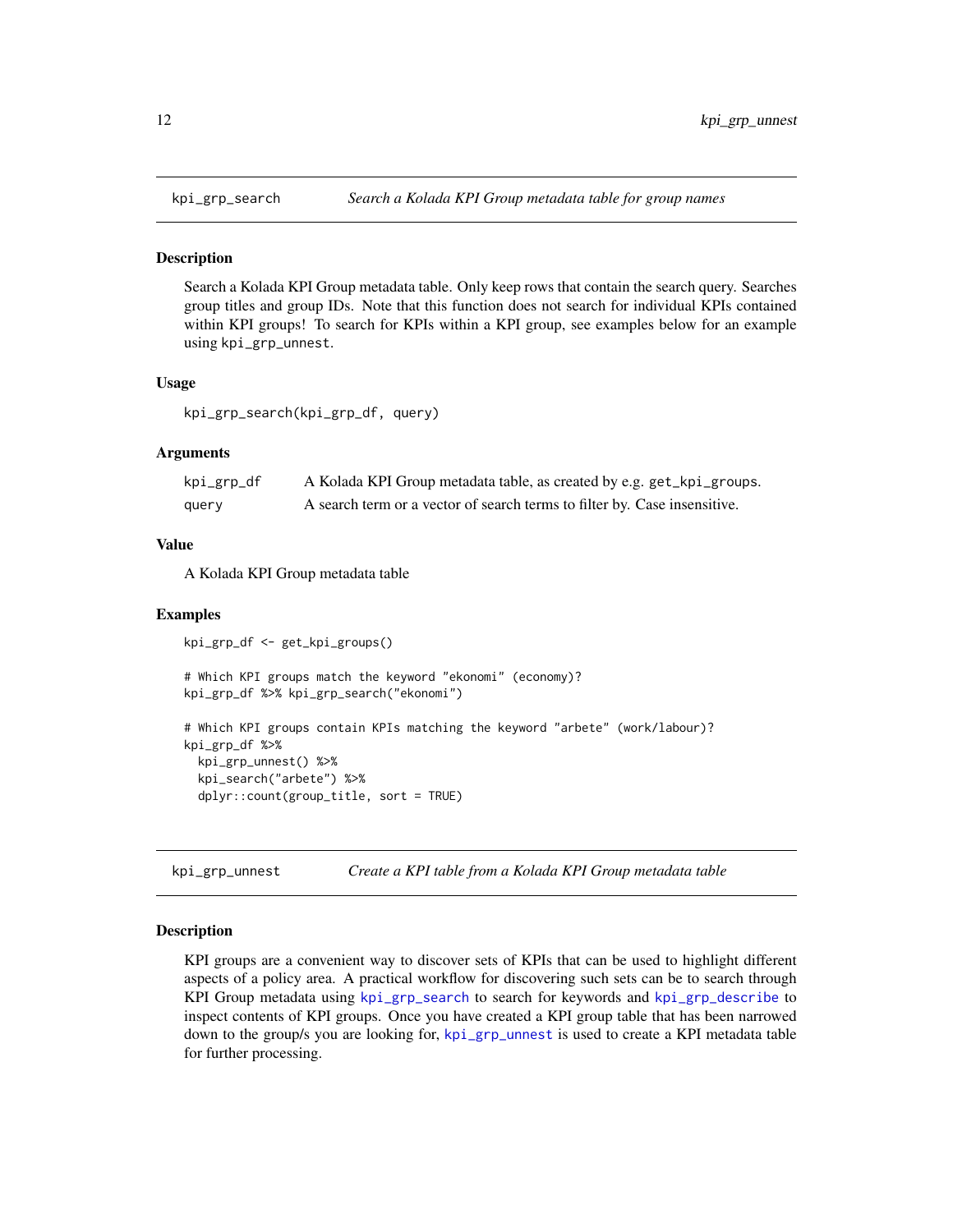## <span id="page-12-0"></span>kpi\_minimize 13

#### Usage

```
kpi_grp_unnest(kpi_grp_df)
```
### Arguments

kpi\_grp\_df A Kolada KPI Group metadata table, as created by e.g. get\_kpi\_groups.

#### Value

A Kolada KPI metadata table

#### Examples

```
# Download KPI Group metadata
kpi_grp_df <- get_kpi_groups()
# Create a KPI metadata table from KPI groups matching the term
# "utbidning" (education)
kpi_grp_df %>%
 kpi_grp_search("utbildning") %>%
 kpi_grp_unnest()
```
kpi\_minimize *Simplify a KPI table*

#### Description

Remove all columns from a Kolada KPI metadata table that are monotonous across the table, i.e. columns that contain only one single value. Also remove undocumented columns, i.e. columns that contain unintelligible and undocumented information.

#### Usage

```
kpi_minimize(
 kpi_df,
  remove_undocumented_columns = TRUE,
  remove_monotonous_data = TRUE
)
```

```
get_kpi.
remove_undocumented_columns
              Remove columns from the KPI table which are undocumented in the API?
remove_monotonous_data
              Remove columns from the KPI table which contain exactly the same information
              for all entries in the table?
```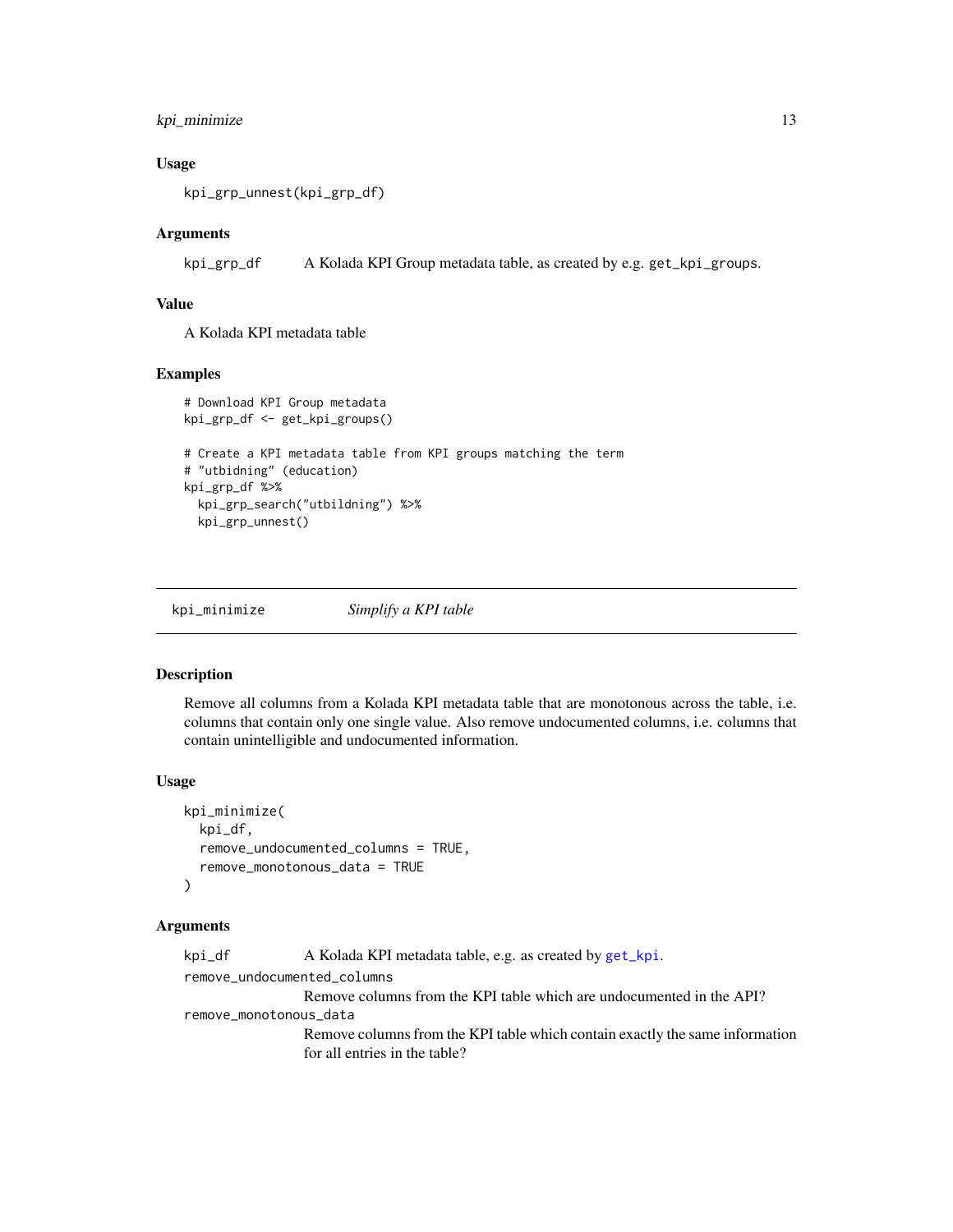<span id="page-13-0"></span>A Kolada KPI metadata table

kpi\_search *Search for Kolada KPIs using a Kolada KPI table*

## Description

Search a Kolada KPI metadata table. Only keep rows that contain the search query. Matches against all columns or columns named with the column parameter. For more precise matching, please use [dplyr::filter](#page-0-0).

#### Usage

kpi\_search(kpi\_df, query, column = NULL)

#### Arguments

| kpi_df | A Kolada KPI metadata table, e.g. as created by get_kpi.                                           |
|--------|----------------------------------------------------------------------------------------------------|
| query  | A search term or a vector of search terms to filter by. Case insensitive.                          |
| column | (Optional) A string or character vector with the names of columns in which to<br>search for query. |

#### Value

A Kolada KPI metadata table

## Examples

```
# Search for a single search term in a KPI table
kpis <- get_kpi(id = c("N11002", "N11003", "N11004", "N11005"))
kpi_filter <- kpi_search(kpis, "kostnad")
# Add keywords to a KPI table and search for multiple terms among
# the keywords
kpi_filter <- get_kpi(id = c("N11002", "N11003", "N11004", "N11005")) %>%
 kpi_bind_keywords(n = 3) %>%
 kpi_search(
   query = c("nettokostnad"),
   column = c("keyword_1", "keyword_2", "keyword_3")
 \lambda
```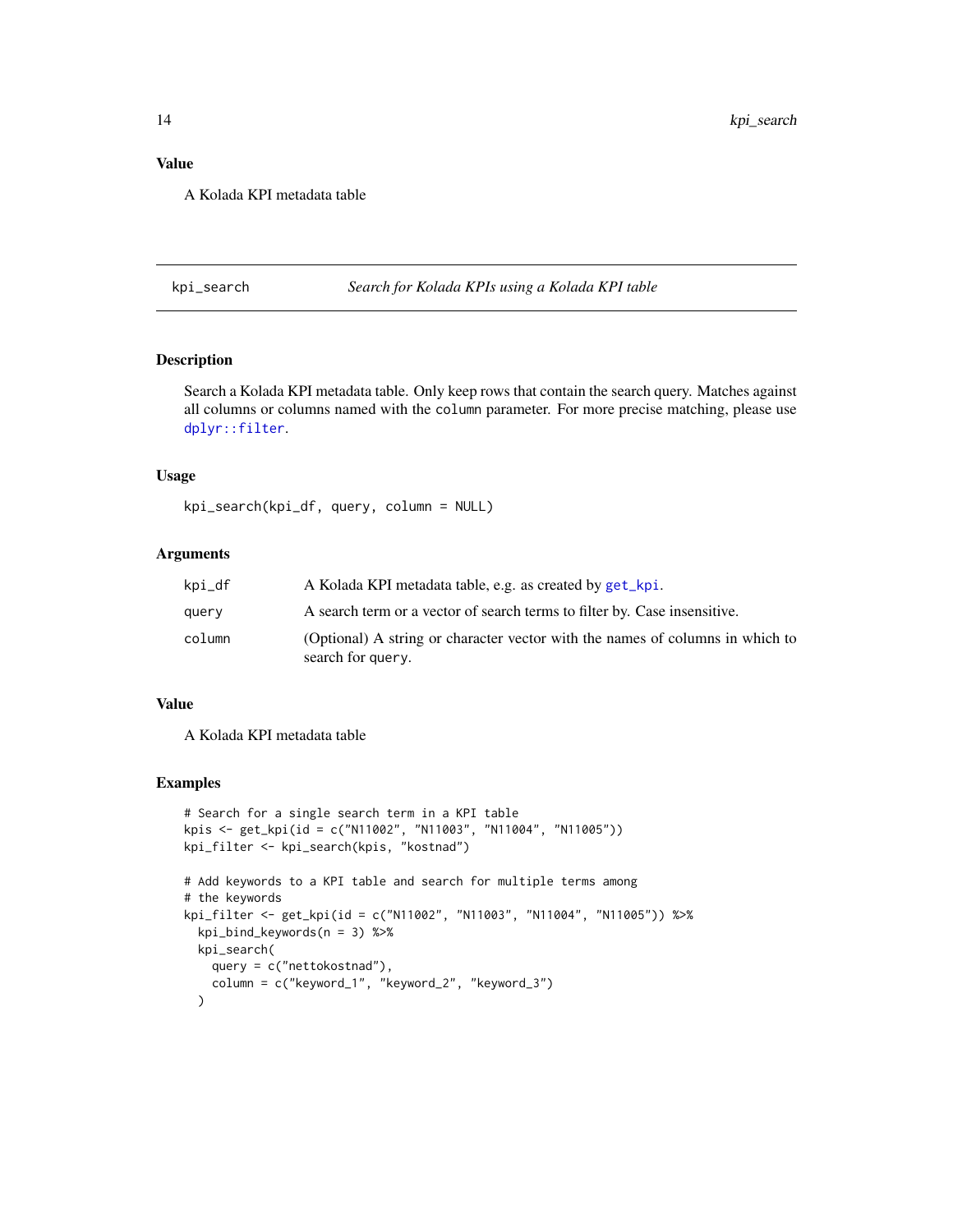```
municipality_extract_ids
```
*Extract a vector of municipality ID strings from a Kolada municipality table*

## Description

This function is primarily intended as a convenient way to pass a (filtered) Kolada municipality metadata table to [get\\_values](#page-6-1).

#### Usage

municipality\_extract\_ids(munic\_df)

#### Arguments

munic\_df A Kolada Municipality metadata table, as created by e.g. get\_municipality.

#### Examples

```
# Download Kolada data for all municipalities of type "L"
# (regions and national total) for KPI "N00002" and all available years
munic_filter <- get_municipality() %>%
  municipality_search("L", column = "type")
kld_data <- get_values(
  kpi = "N00002",
  municipality = municipality_extract_ids(munic_filter)
)
```
<span id="page-14-1"></span>municipality\_grp\_describe

*Describe the municipalitie in a Kolada Municipality Group metadata table*

#### Description

Print a human-readable description of each row of a Municipality Group metadata table, including member municipalities (up to a maximum number of rows). Can be printed either directly to the R console or used to populate a R markdown document, which can be useful for documentation purposes.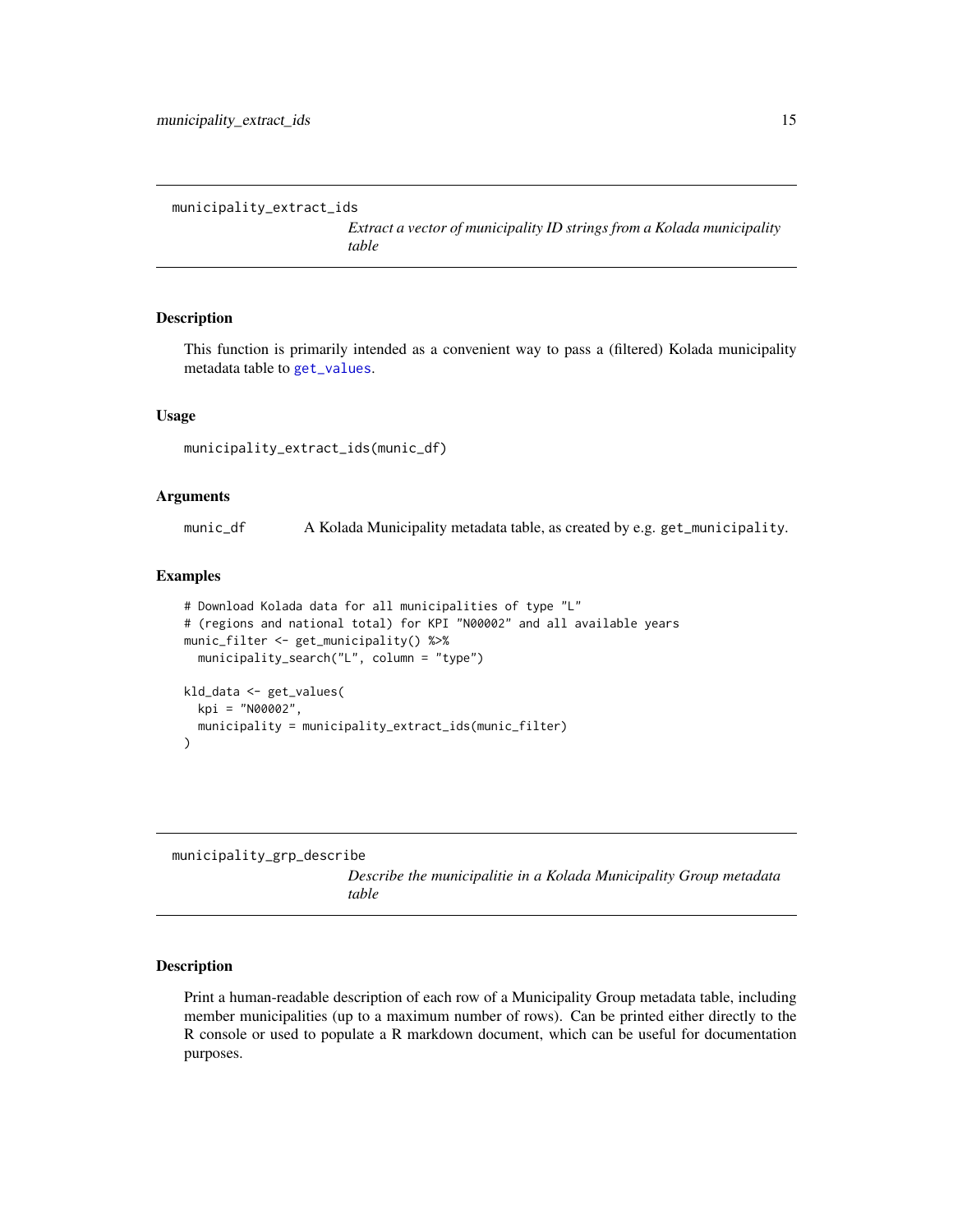## Usage

```
municipality_grp_describe(
 munic_grp_df,
 max_n = 5,
  format = "inline",
  heading_level = 2,
  sub_heading_level = heading_level + 1
)
```
#### Arguments

| munic_grp_df      | A Kolada Municipality Group metadata table, as created by e.g. get_municipality_groups. |
|-------------------|-----------------------------------------------------------------------------------------|
| $max_n$           | The maximum number of KPI groups to describe.                                           |
| format            | Output format. Can be one of "inline" or "md" (markdown).                               |
| heading_level     | The top heading level output format is "md".                                            |
| sub_heading_level |                                                                                         |
|                   | The sub heading level output format is "md".                                            |

## Value

Returns the object passed to the function, invisibly, to be re-used in a pipe.

```
municipality_grp_extract_ids
                          Extract municipality ID strings from a Kolada municipality group ta-
                          ble
```
## Description

This function is primarily intended as a convenient way to pass a (filtered) Kolada municipality group metadata table to [get\\_values](#page-6-1). All IDs of the municipalities contained in each group in the table are extracted.

#### Usage

```
municipality_grp_extract_ids(munic_grp_df)
```
## Arguments

munic\_grp\_df A Kolada municipality group table, as created by e.g. get\_municipality\_groups.

## Value

A vector of Municipality IDs.

<span id="page-15-0"></span>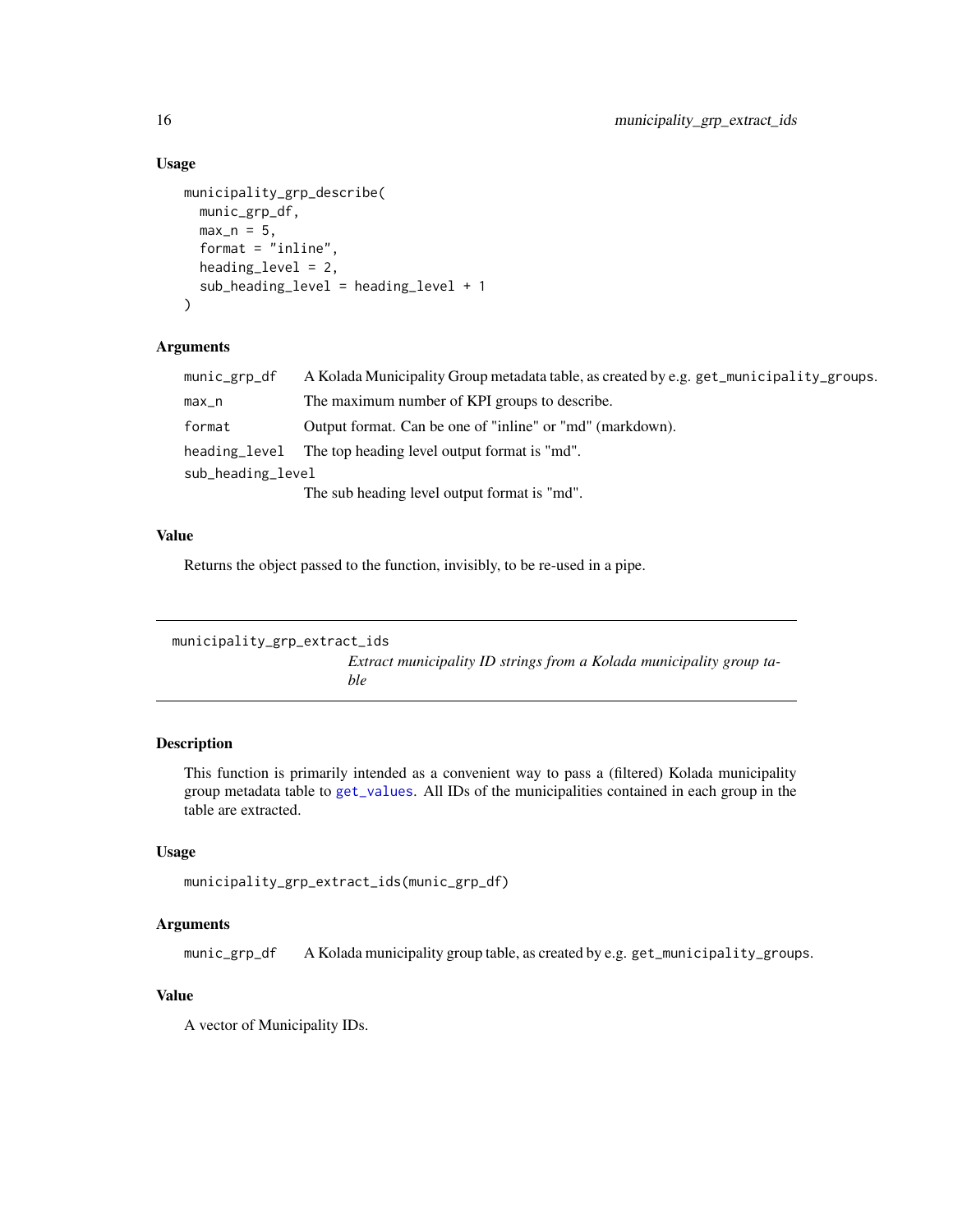<span id="page-16-1"></span><span id="page-16-0"></span>municipality\_grp\_search

*Search a Kolada Municipality Group metadata table for group names*

#### Description

Search a Kolada Municipality Group metadata table. Only keep rows that contain the search query. Searches group titles and group IDs. Note that this function does not search for individual municipalities contained within municipality groups! To search for KPIs within a KPI group, see examples below for an example using municipality\_grp\_unnest.

#### Usage

```
municipality_grp_search(munic_grp_df, query)
```
#### Arguments

| munic_grp_df | A Kolada Municipality Group metadata table, as created by e.g. get_municipality_groups. |
|--------------|-----------------------------------------------------------------------------------------|
| query        | A search term or a vector of search terms to filter by. Case insensitive.               |

#### Value

A Kolada Municipality Group metadata table

```
municipality_grp_unnest
```
*Create a municipality table from a Kolada Municipality Group metadata table*

#### Description

Municipality groups are a convenient way to discover pre-rendered sets of municipalities. A practical workflow for discovering such sets can be to search through Municipality Group metadata using [municipality\\_grp\\_search](#page-16-1) to search for keywords and [municipality\\_grp\\_describe](#page-14-1) to inspect contents of KPI groups. Once you have created a Municipality Group metadata table that has been narrowed down to the group/s you are looking for, [municipality\\_grp\\_unnest](#page-16-2) is used to create a municipality metadata table for further processing.

#### Usage

```
municipality_grp_unnest(munic_grp_df)
```
#### Arguments

munic\_grp\_df A Kolada Municipality Group metadata table, as created by e.g. get\_municipality\_groups.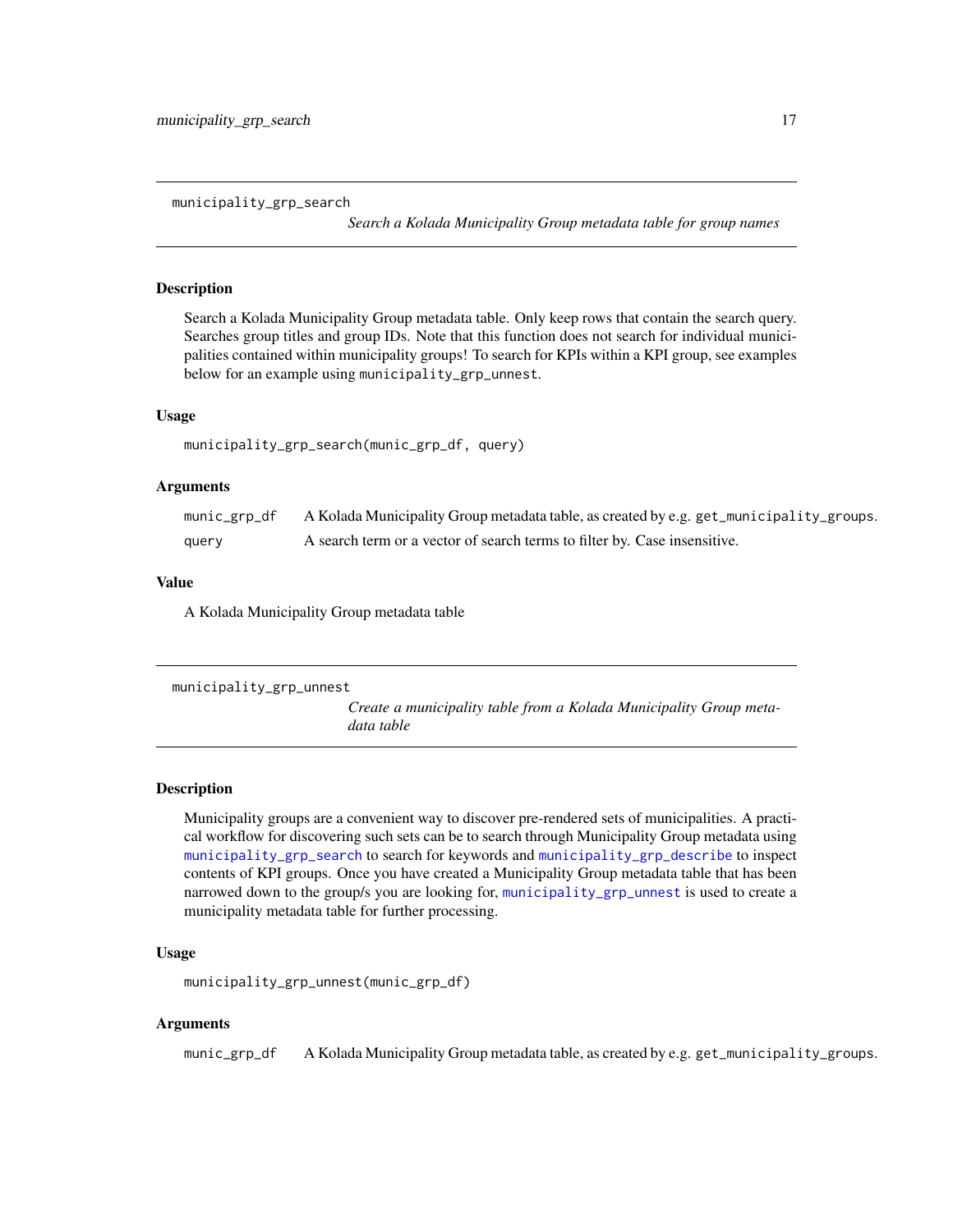A Kolada Municipality metadata table

#### Examples

```
# Download Municipality Group metadata
munic_grp_df <- get_municipality_groups()
# Create a Municipality metadata table from municipality groups matching the
# term "Arboga"
munic_grp_df %>%
  municipality_grp_search("arboga") %>%
```

```
municipality_grp_unnest()
```

```
municipality_id_to_name
```
*Convert a vector of municipality ids to municipality names*

#### Description

Given a vector of municipality IDs/codes, return a named vector of names of municipalities or regions. Codes of municipalities and regions follow the Swedish standard for municipality codes. The codes extracted can be used e.g. to pass as a parameter to [get\\_values](#page-6-1). This function is the inverse to [municipality\\_name\\_to\\_id](#page-18-1).

#### Usage

```
municipality_id_to_name(munic_df, id, remove_na = FALSE)
```
#### Arguments

| munic df  | A Kolada Municipality metadata table, as created by e.g. get_municipality. |
|-----------|----------------------------------------------------------------------------|
| id        | ID ids of one or several municipalities. Allows repeats.                   |
| remove na | Should NA return values be removed?                                        |

#### Value

A vector of Municipality names.

#### See Also

[municipality\\_extract\\_ids](#page-14-2), [municipality\\_name\\_to\\_id](#page-18-1)

#### Examples

```
munic_df <- get_municipality()
municipality_id_to_name(munic_df, c("1280", "1281", "0180", "1280"))
```
<span id="page-17-0"></span>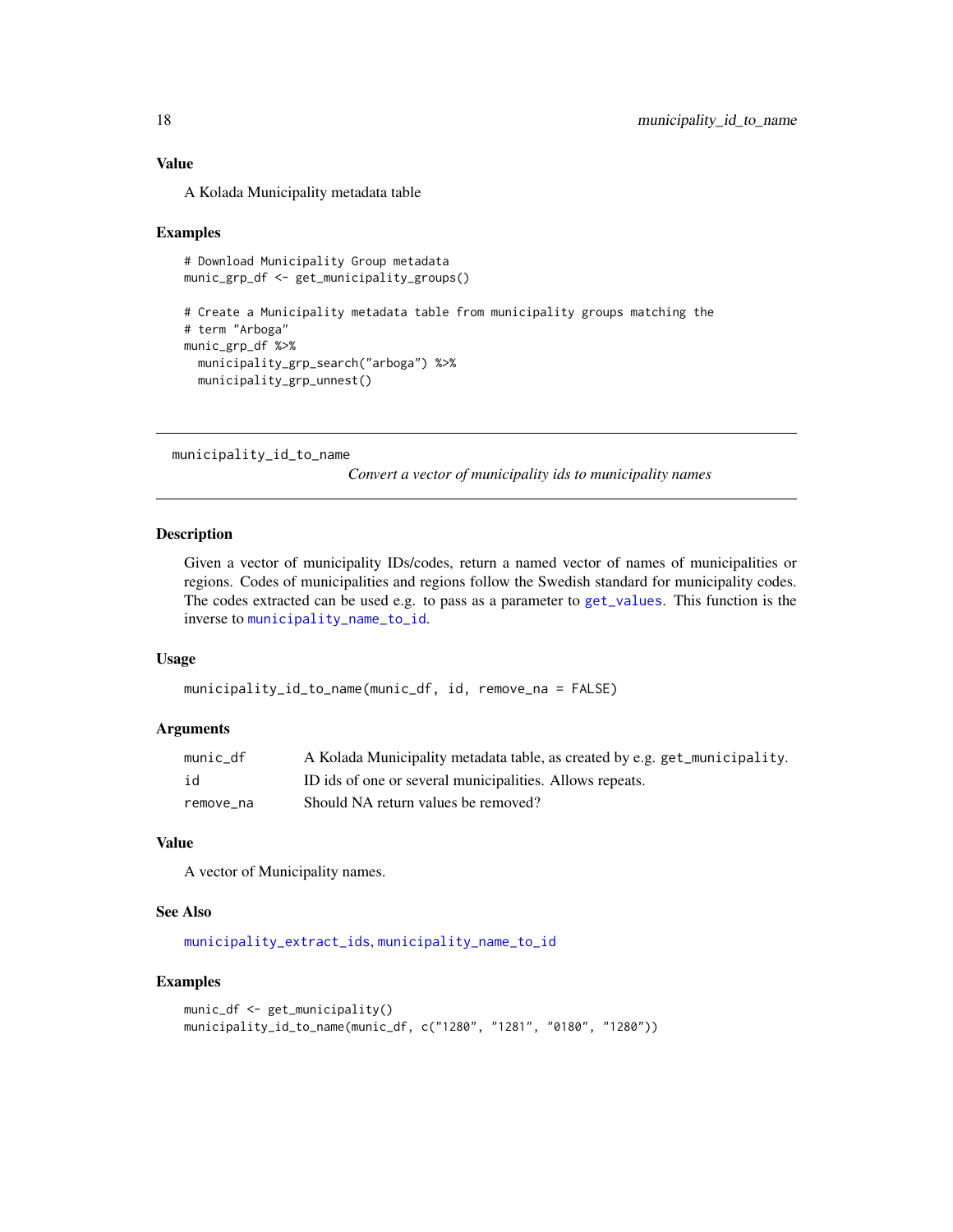<span id="page-18-1"></span><span id="page-18-0"></span>municipality\_name\_to\_id

*Convert a vector of municipality names to municipality ids*

## Description

Given a vector of names of municipalities or regions, return a named vector of municipality IDs/codes. Codes of municipalities and regions follow the Swedish standard for municipality codes. The codes extracted can be used e.g. to pass as a parameter to [get\\_values](#page-6-1). This function is the inverse to [municipality\\_id\\_to\\_name](#page-17-1).

#### Usage

```
municipality_name_to_id(munic_df, municipality, remove_na = FALSE)
```
#### Arguments

| munic df     | A Kolada Municipality metadata table, as created by e.g. get_municipality. |
|--------------|----------------------------------------------------------------------------|
| municipalitv | Name of one or several municipalities. Case insensitive. Allows repeats.   |
| remove na    | Should NA return values be removed?                                        |

#### Value

A vector of Municipality IDs.

#### See Also

[municipality\\_extract\\_ids](#page-14-2), [municipality\\_id\\_to\\_name](#page-17-1)

## Examples

```
munic_df <- get_municipality()
municipality_name_to_id(munic_df, c("Arboga", "Lund", "Stockholm", "Arboga"))
munic_df %>%
  municipality_name_to_id(c("Arboga", "Lund", "Stockholm", "Arboga"))
```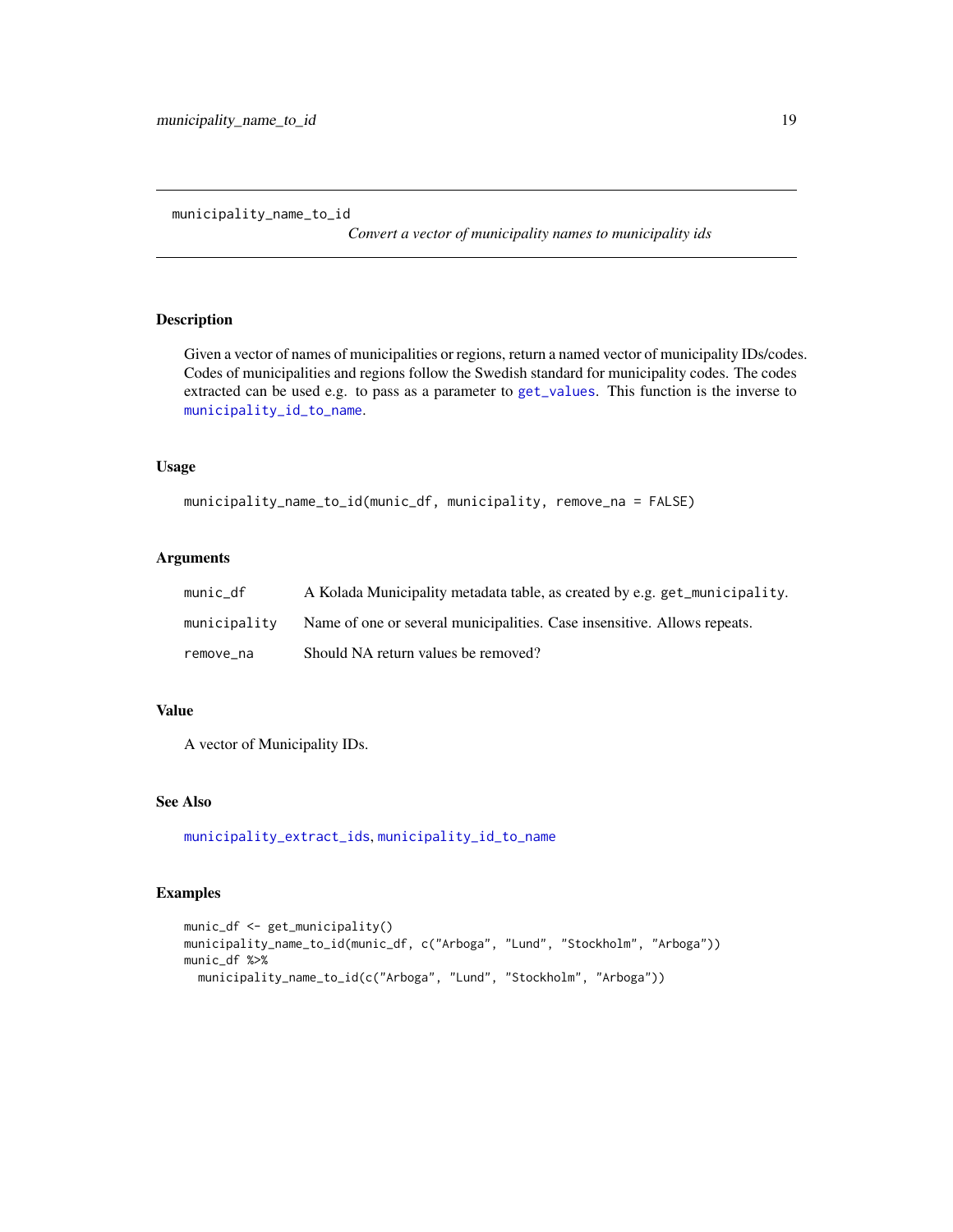<span id="page-19-0"></span>municipality\_search *Search a Kolada municipality metadata table*

#### **Description**

Search a Kolada municipality metadata table. Only keep rows that contain the search query. Note that some a quer might be both the name, or part of a name, of a municipality and part of the name of a region. Thus, a search might return rows for both municipalities and regions. To avoid this you can use [dplyr::filter](#page-0-0) to filter the type column to keep only "K" (municipalities) or "L" (regions) rows. See also examples below for an alternative approach avoiding any direct calls to filter.

#### Usage

```
municipality_search(munic_df, query, column = NULL)
```
#### Arguments

| munic df | A Kolada Municipality metadata table, as created by e.g. get_municipality.                         |
|----------|----------------------------------------------------------------------------------------------------|
| query    | A search term or a vector of search terms to filter by. Case insensitive.                          |
| column   | (Optional) A string or character vector with the names of columns in which to<br>search for query. |

#### Value

A Kolada Municipality metadata table

#### Examples

```
# Search for a single search term in a municipality table
munic_df <- get_municipality()
municipality_search(munic_df, "Arboga")
# Only keep columns with type == "K" (keep municipalities, drop regions)
munic_filter <- get_municipality(cache = TRUE) %>%
 municipality_search("K", column = "type")
```
ou\_search *Search a Kolada Organizational Unit metadata table*

#### Description

Search a Kolada Organizational Unit metadata table. Only keep rows that contain the search query. Matches against all columns or columns named with the column parameter. For more precise matching, please use [dplyr::filter](#page-0-0).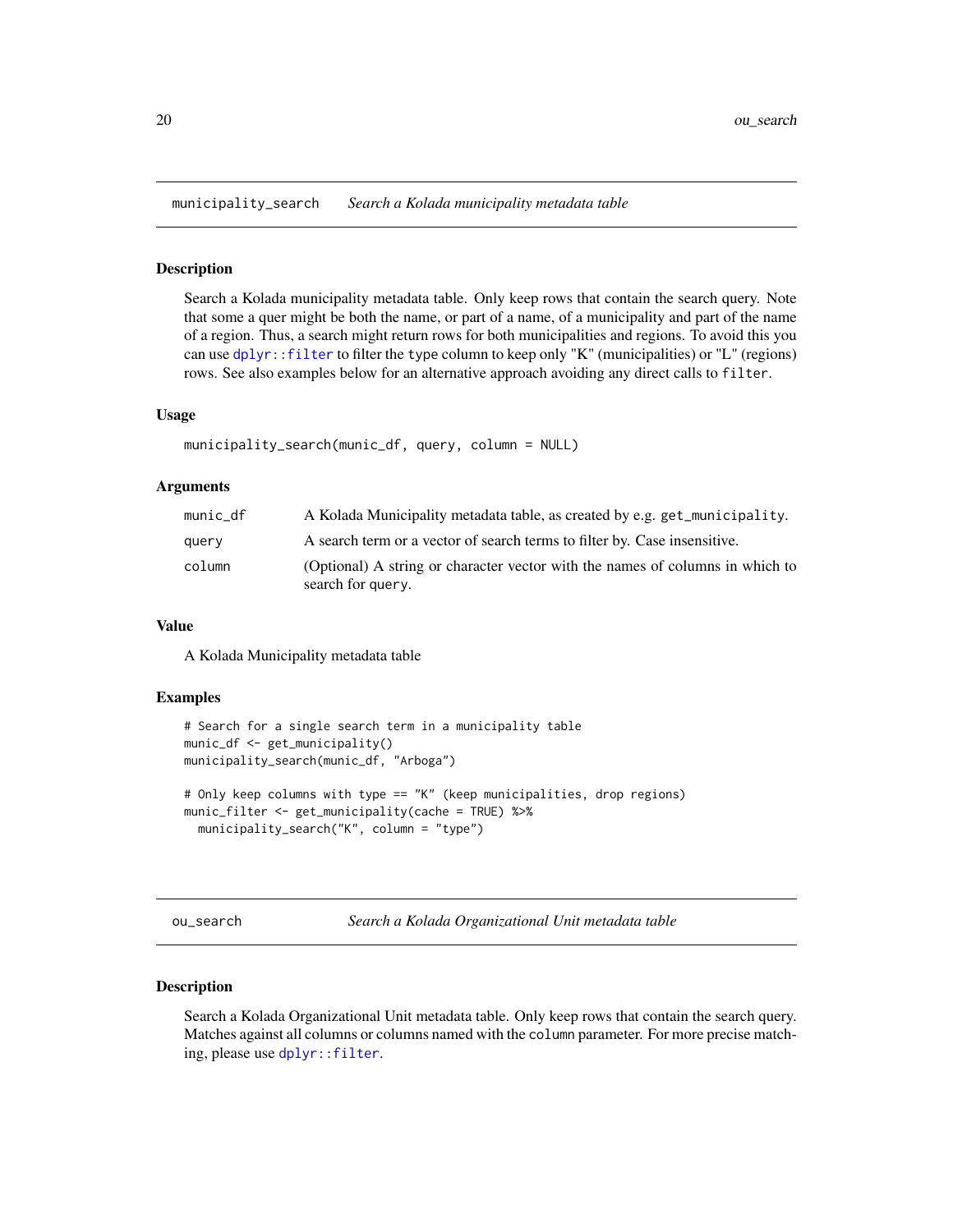## <span id="page-20-0"></span>values\_legend 21

#### Usage

ou\_search(ou\_df, query, column = NULL)

#### Arguments

| ou df  | A Kolada Organizational Unit metadata table, as created by e.g. get_municipality. |
|--------|-----------------------------------------------------------------------------------|
| query  | A search term or a vector of search terms to filter by. Case insensitive.         |
| column | (Optional) A string or character vector with the names of columns in which to     |
|        | search for query.                                                                 |

## Value

A Kolada Organizational Unit metadata table

## Examples

```
# Search for all OUs matching the search term "skola" (school)
ou_df <- get_ou()
ou_search(ou_df, "skola")
# Only keep OU entities matching "skola" located in Stockholm municipality
ou_filter <- get_ou() %>%
  ou_search("Stockholm", column = "municipality") %>%
  ou_search("skola")
```
values\_legend *Create KPI long-form descriptions to add to a plot*

#### Description

In a Kolada values table, only KPI ID names are preserved. But in plots you often want to add a legend to explain what each KPI ID represents. But since KPI explanations are mostly relatively wordy, ggplot2 legends are under-dimensioned for this task. values\_legend returns a string which can conveniently be used as caption to a plot instead.

#### Usage

```
values_legend(values_df, kpi_df)
```
#### Arguments

| values df | A Kolada value table, as created by get_values. |
|-----------|-------------------------------------------------|
| kpi_df    | A KPI table, e.g. as created by get_kpi.        |

#### Value

A string which should be used as caption in a plot.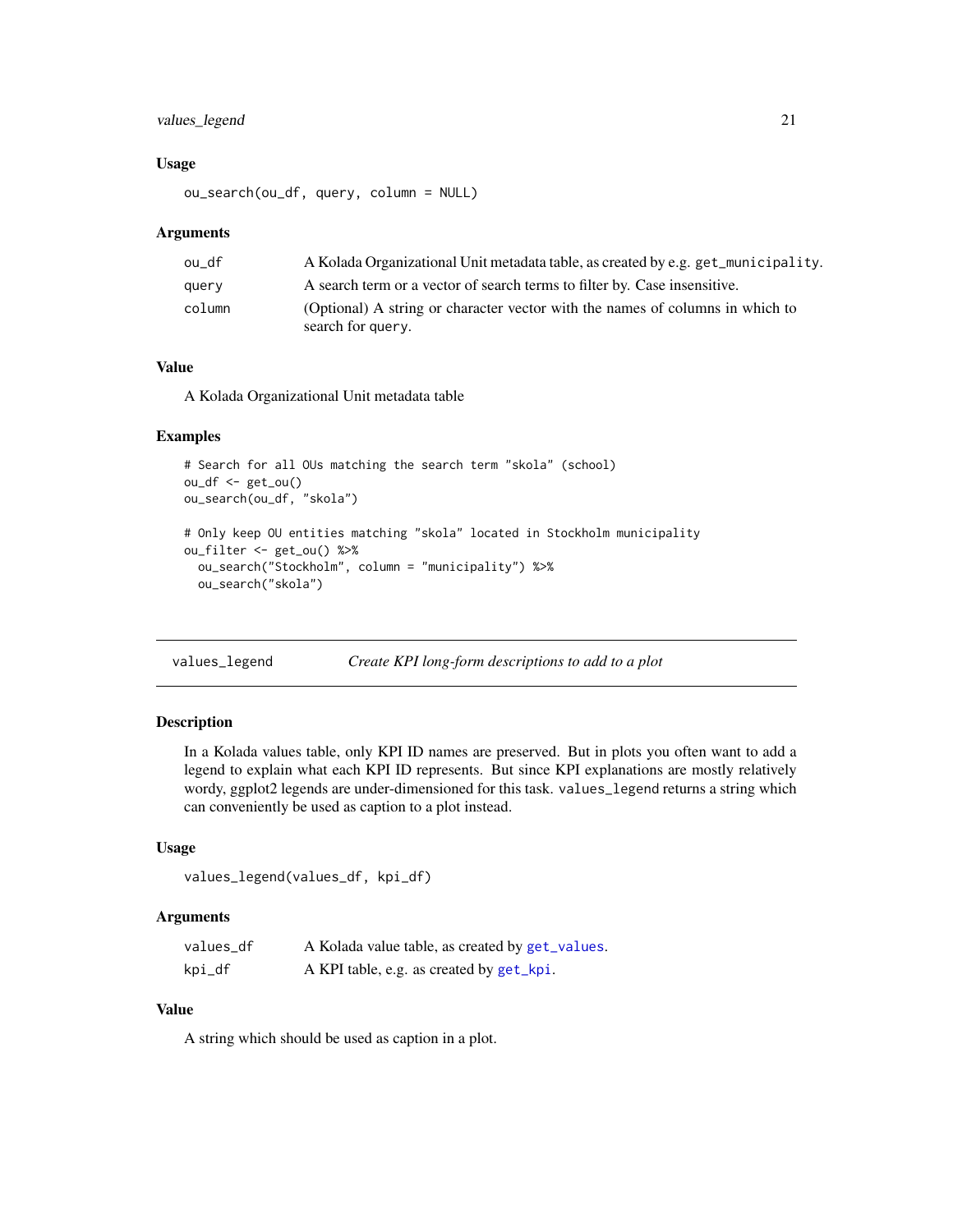<span id="page-21-0"></span>

## Description

Simplify a Kolada values table, i.e as created by [get\\_values](#page-6-1), by removing columns that contain monotonous data, i.e. that contain only one value for all observations.

## Usage

```
values_minimize(values_df)
```
## Arguments

values\_df A Kolada value table, as created by [get\\_values](#page-6-1).

## Value

A Kolada values table

#### Examples

```
# Download values for a KPI for the year 2010
vals <- get_values(kpi = "N00002", period = 2010, simplify = TRUE) %>%
  dplyr::filter(municipality_type == "K")
# (Returns a table with 29 rows and 8 columns)
# Remove columns with no information to differentiate between rows
values_minimize(vals)
# (Returns a table with 29 rows and 4 columns)
```
%>% *re-export magrittr pipe operator*

#### Description

re-export magrittr pipe operator

| lhs | A value or the magrittr placeholder.          |
|-----|-----------------------------------------------|
| rhs | A function call using the magrittr semantics. |